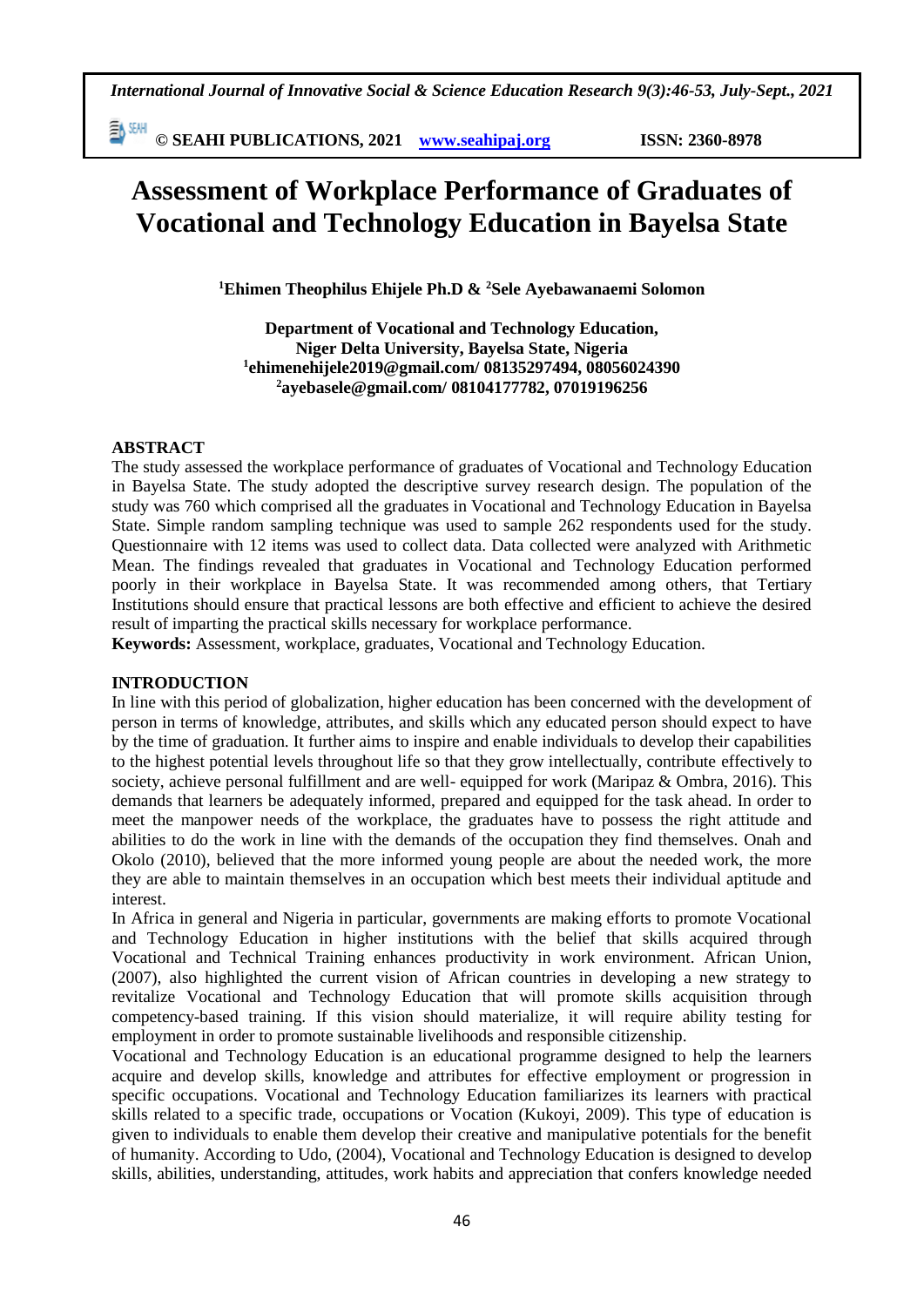to enter and make progress in employment on a useful and productive basis. One of the most important features of Vocational and Technology Education, as recognized by African governments, is its orientation towards the world of work with the curriculum emphasizing the performance of Vocational and Technology Trainees in the work environment.

Accordingly, Abas-Mastura, Imam & Osman, (2013), argued that for higher education institutions to respond to the unpredictable labor market and make parallel adjustments, it should demonstrate a greater commitment to develop the generalized expertise that graduates can transfer to whatever working environment they find themselves in after graduation. In other words, they are expected to have developed not only subject specific skills but also employability skills to make them both specialists and generalists. For Shimare and Sallah, (2005), Vocational and Technology Education is a vital instrument for changing and managing the environment recourses for technological, political, social and economic advancement of a nation. Vocational and Technology Education is offered in Technical colleges, Polytechnics, Monotechnics and Universities in Nigeria.

Vocational and Technical Education offers a wide variety of options in administrative, computer, plumbing, hairstyling, technology, printing, agriculture, automobile, craftsmanship, laboratory, home economics, and cosmetic fields. Specifically, these courses include: typewriting, secretarial studies, computer operation, desktop publishing, laboratory technician, mechanic, electrical technician, plumbing, refrigeration and air conditioning, tailoring, beautician, etc (Anusha, 2012). Hence vocational education is any sort of formal training programme that trains students for work in a particular trade. In most cases, training is somewhat short, usually only one to two years. Unlike most college programmes, which focus on providing a broad and varied education. Vocational schools, sometimes also called technical schools, are usually geared towards a specific job.

Vocational and Technology Education courses obtained in the higher institutions in Nigeria are structured in a manner that there is a separation between Vocational and Technology courses and Education courses. These courses are expected to exposed graduates to perform effectively and efficiently in the workplace (Mohammed & Esther, 2020). The students of Vocational and Technology Education programme are expected to choose the option they want to specialize in the course of their four years of study. The students are also mandated to go for industrial training to expose them to real life situations so as to become practically oriented before graduation. Resources are also available for students to practice and acquire skills necessary to their study and work upon graduation. It is believed that when students have completed their four years study in Vocational and Technology Education programme, they will perform efficiently in their workplace upon graduation (Mohammed & Esther, 2020). Furthermore, there are resources that are made available in the learning environment to make Vocational and Technology Education programme effective in preparing students for work. As stated by Lizzio, Wilson & Simons, (2002), the achievement of a students is most associated with a lot of components of their learning environment. These components include; qualified teachers, well equipped classrooms, workshops and laboratories with up to date materials, adequate tools, human and materials resources etc. Fajonyomi, (2007), remarked that the success of any educational enterprise depends largely on the availability of professional teachers. This is possible because the trained teachers have been taught the technical know-how for effective learning to take place in the learners. Similarly, Adeyemi, (2010), found that teachers' experience and educational qualifications were the prime predictors of students' academic achievement.

No learning experience in Vocational and Technology education will be complete without practical lessons. This is affirmed by Burak, (2009), that besides offering knowledge, practical lessons also contribute to improving student skills, including, scientific thinking, observation, creative thinking, interpretation of events, data collection and analysis, and problem solving. Similarly, Okpor and Hassan (2012), opined that if Vocational and Technology Education is to be meaningful and successful in Nigeria, then relationships are needed between public and private sectors to partner effectively with Vocational Technical Education and skill acquisition programmes. Students Industrial Work Experience (SIWES) is a skill development programme designed to prepare students of Nigerian tertiary institutions for transition from the college environment to work, (Akerejola 2008). The programme is meant to give students early experience into the world of work.

In achieving the goals of workplace performance of Vocational and technology graduates, Roeske, (2003) explained, the Nigerian Industrial Skills Development Center was established in 2002. This center, working in close collaboration with the Association of Nigerian Industries and the Nigerian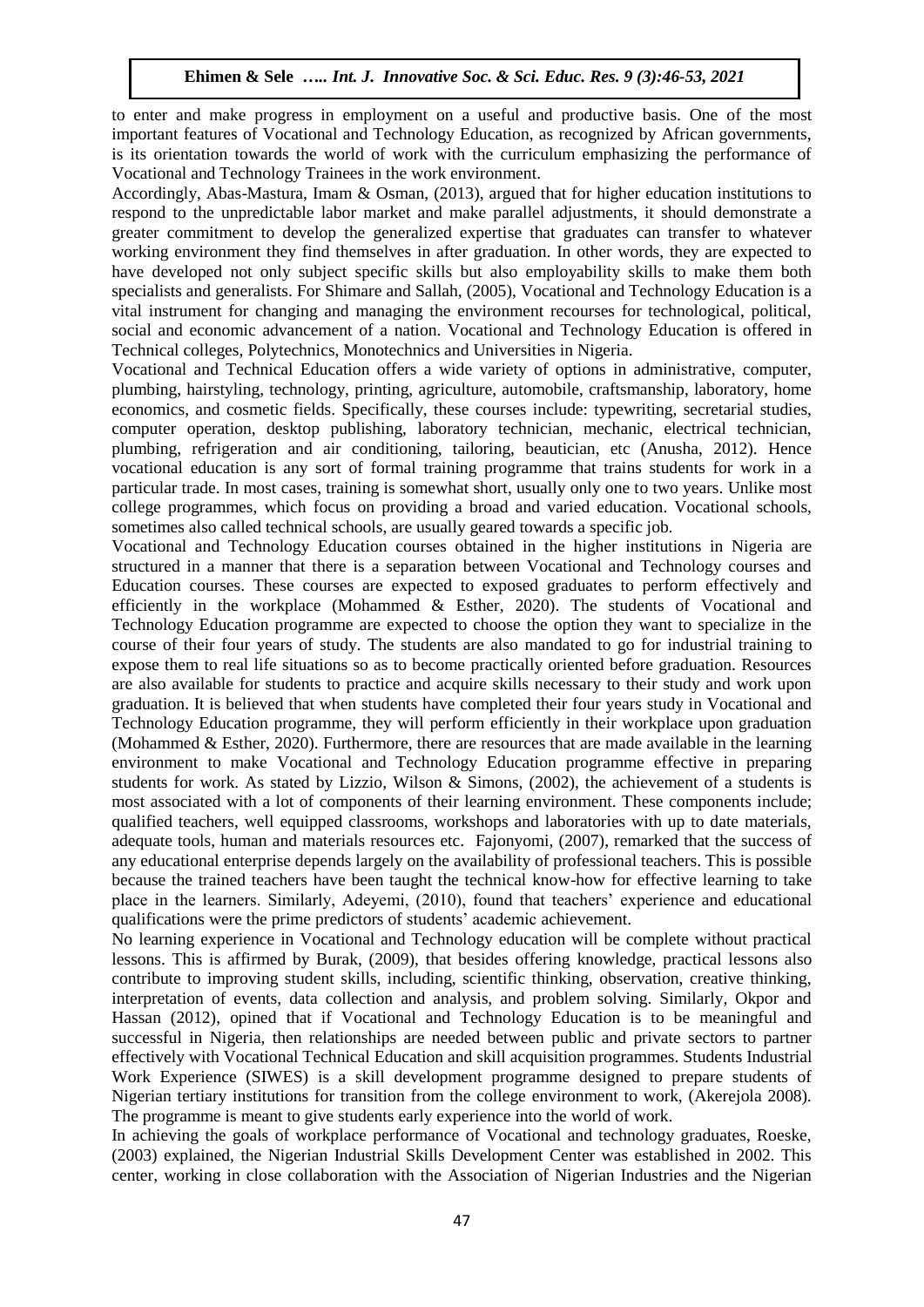Employers Association, was tasked to harness the financial and material resources required for achieving and promoting excellence in skills training. A number of other institutions like Integrated Community Center for Employable Skills, the Opportunities Industrialization Center and the Department of Social Welfare's Vocational Centers are parts of government effort to produce skillful Vocational and Technical personnel. Other innovative programmes like the Skills Training and Employment Placement (STEP) and Vocational Skills Project were also kept in place to bring out the talented and skillful Vocational and Technical personnel for the job market (Roeske, 2003). The Nigeria Regional Appropriate Technology Industrial Service and the Intermediate Technology Transfers Units are also providing Vocational and Technology Education graduates with additional and enriched practical skills to enable them set up their own enterprises. However, with the poor performances of graduates of Vocational and Technology Education programmes in the workplace, one can argue that all these interventions have not yielded the expected result.

The success of any school depends on the employability and performance of its graduates in the workplace. Workplace performance of graduates to a large extent determines the functionality and viability of a school programme. Students get a degree with the expectation of getting a job which would give them advancement and earning potential (Kolhede, 1994). On the part of the employers, they expect rigid training in the school that would prepare graduates for the world of work (Hesketh, 2000). Similarly, it is the same desire for any school for that matter. However, the problem of unemployed graduates, due to not possessing the required skills, poses a huge challenge not only to the graduates but also to school authorities.

Furthermore, there is also a concern regarding the readiness and qualification of new graduates to plunge themselves into the real world of work. For example, in a review of several publications from Australia and the United Kingdom, Cumming (2010), concluded that many of the graduates lack appropriate employability skills. Osmani, Weerakkody, Hindi, Al-Esmail, Eldabi, Kapoor, and Irani, (2015), found similar findings in their review of literature related to employability. The reports of lack of adequate practical preparation for those who just got their degree is a growing concern (Andrea, 2018 and Tymon, 2013). These reports included complaints by employers about the lack of basic skills and needed competencies expected particularly in the entry-level position (Andrea, 2018 and Tymon, 2013). In Nigeria, the Nigerian Institute of Personnel Management, NIPM, (cited in Anho, 2011), noted that the quality of graduates from Nigerian Universities is declining rapidly. Anho, (2011), also cited the report of National Employers Consultative Association (NECA, 2011), which decried the quality of Nigerian University graduates who they argue do not meet the demands of industry. In short, the industry expects so much from academia to produce qualified graduates, but the gap remains evident. Hence, the study is aimed at assessing the workplace performance of graduates of Vocational and Technology Education in Bayelsa State.

#### **Statement of the Problem**

In spite of several efforts by government through their different policies to make the Nigerian educational system more functional, there are still growing concerns among education stakeholders and industrialists that graduates from educational institutions might lack adequate practical background and relevant job related skills for performance in industries Ideh, (2013), Idris & Rajuddin, (2012). Employers of labour have continued to express their worry over the quality of the current graduate of technical institutions in Nigeria partly due to their lack of relevant job skills for performance in industries Oviawe, Uwameiye & Uddin, (2017). According to Shittu, Yakubu and Wala (2017), this situation calls for the enhancement of vocational and technology skills training programmes that institutions provide across the country.

Institutions lack the tools and equipment necessary for practical training. Ovaiwe and Uwameiye (2010), reported that technical institutions in Nigeria lack the tools and equipment necessary for practical education. The equipment workshops and laboratories are often obsolete, bearing little or no resemblance to the current technologies used by the contemporary age workplace. In most cases, insufficient training resources lead to students overcrowding during classes, with most of them only observing the teacher demonstrate and not having opportunity to get hand on practice. The effect of these problems when not addressed is that the country will in the near future be grappling with an abundance of educated graduates but an unskilled workforce. When put in a question form; why do graduates of Vocational and Technology Education programme perform badly in their various occupations, what is the cause of this underperformance? The problem statement of this study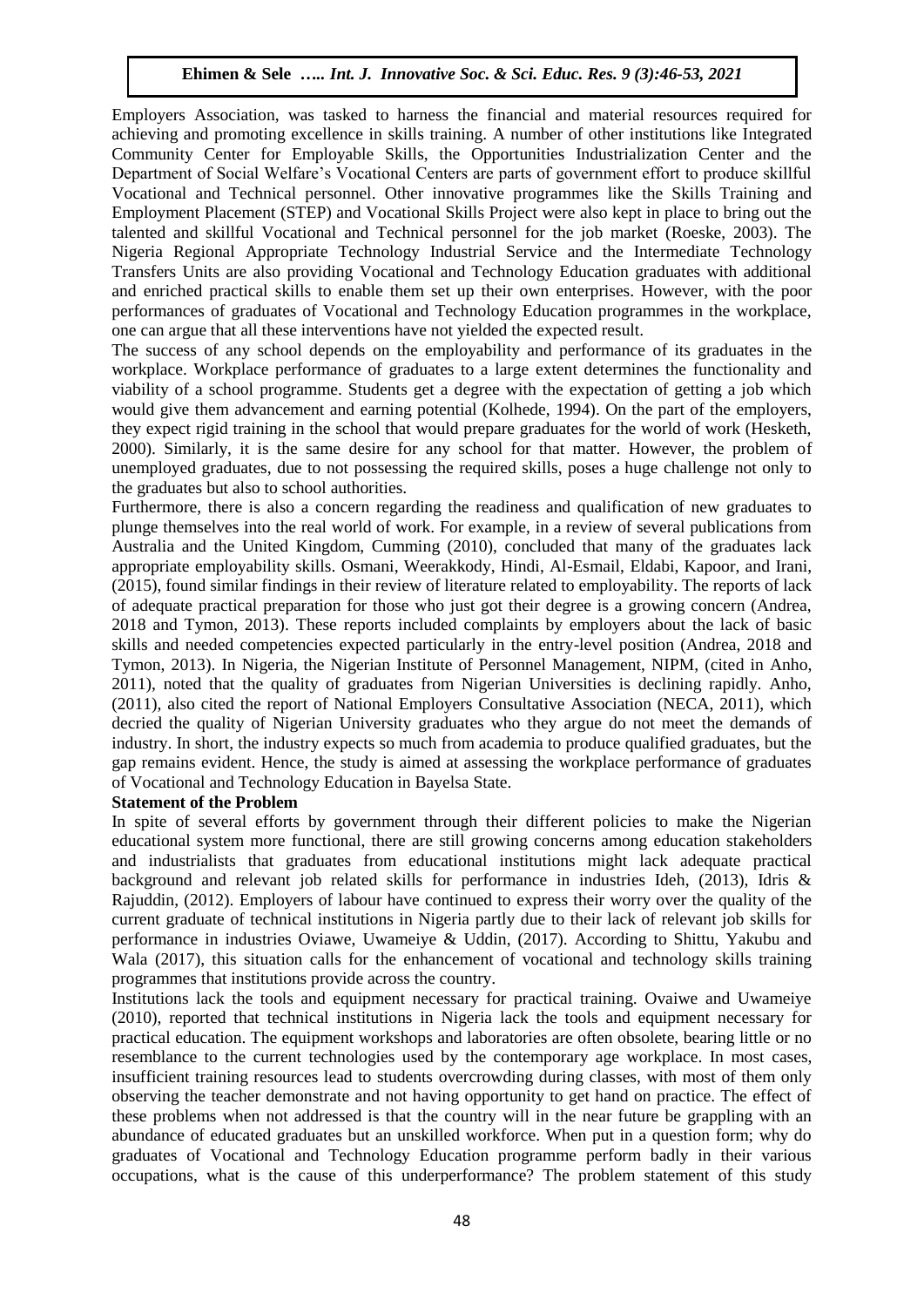therefore, is to assess the workplace performance of graduates of Vocational and Technology Education in Bayelsa State.

# **Purpose of the Study**

The main purpose of this study was to assess the workplace performance of graduates of Vocational and Technology Education in Bayelsa State. Specifically, the study sought to determine;

3. the extent to which Student Industrial Work Experience Scheme affect workplace performance of graduates of Vocational and Technology Education in Bayelsa State.

4. the extent to which lecturers' qualifications affect workplace performance of graduates of Vocational and Technology Education in Bayelsa State.

5. the extent to which practical lessons affect workplace performance of graduates of Vocational and Technology Education in Bayelsa State.

#### **Research Questions**

The following research questions guide the study;

3. To what extent does Student Industrial Work Experience Scheme affect workplace performance of graduates of Vocational and Technology Education in Bayelsa State?

4. To what extent does lecturers' qualification affect workplace performance of graduates of Vocational and Technology Education in Bayelsa State?

5. To what extent does practical lessons affect workplace performance of graduates of Vocational and Technology Education in Bayelsa State?

# **METHODOLOGY**

The study adopted a descriptive survey research design. The study was carried out in Bayelsa State, Nigeria. The population of the study was 760, which comprises of all the graduates of Vocational and Technology Education in Bayelsa State. The simple random sampling technique was used to generate a sample size of 262 graduates of Vocational and Technology Education in Bayelsa State which was used for the study.

The instrument for data collection was a structured questionnaire developed by the researcher in line with the purpose and research questions. The questionnaire comprises of 12 items structured on a four rating scale: Strongly Agree (SA), Agree (A), Disagree (D), and Strongly Disagree (SD) respectively. The respondents were required to indicate their level of agreement or disagreement with the items represented.

The questionnaire was validated by three lecturers in Measurement and Evaluation Department of Educational Foundation and two lecturers in the Department of Vocational and Technology Education, Niger Delta University, Wilberforce Island, Bayelsa state. The reliability of the instrument was determined using Pearson Product-Moment Correlation co-efficient to measure the internal consistency of the instrument and indicate the degree of consistency. Consequently, the reliability of the instrument was obtained by test-retest method. The instrument was administered to respondents within the study population but outside the study area. After an interval of two weeks, the instrument was re-administered to the same respondents, the two sets of scores were then compared using Pearson correlation co-efficient and the scores obtained was 0.83, making the instrument reliable.

The researcher administered the questionnaire personally to the 262 graduates of the Department Of Vocational and Technology Education in Bayelsa State. 262 copies of the questionnaire was collected after the completion, representing 100% rate of return and were used for the data analysis. The method of data analysis adopted is the mean  $(x)$  statistical tool. Thus:

Mean (x) =  $\Sigma$ fx , Where  $\Sigma$  = Total sum,  $\overline{F}$  = Frequency of occurrence  $X =$  Nominal values of the rating scale  $N =$ Rating scale  $\mathcal{N}_2$  (4) Nominal value will be assigned to the rating scale as follows: Strongly Agree (SA) = 4, Agreed (A) = 3, Disagreed (D) = 2, Strongly Disagreed (SD) = 1,

The summation of the rating  $=4+3+2+1=10$ The mean (x) of this scope = $\sum fx$   $x = 10 = 2.50$  $\overline{N}$  4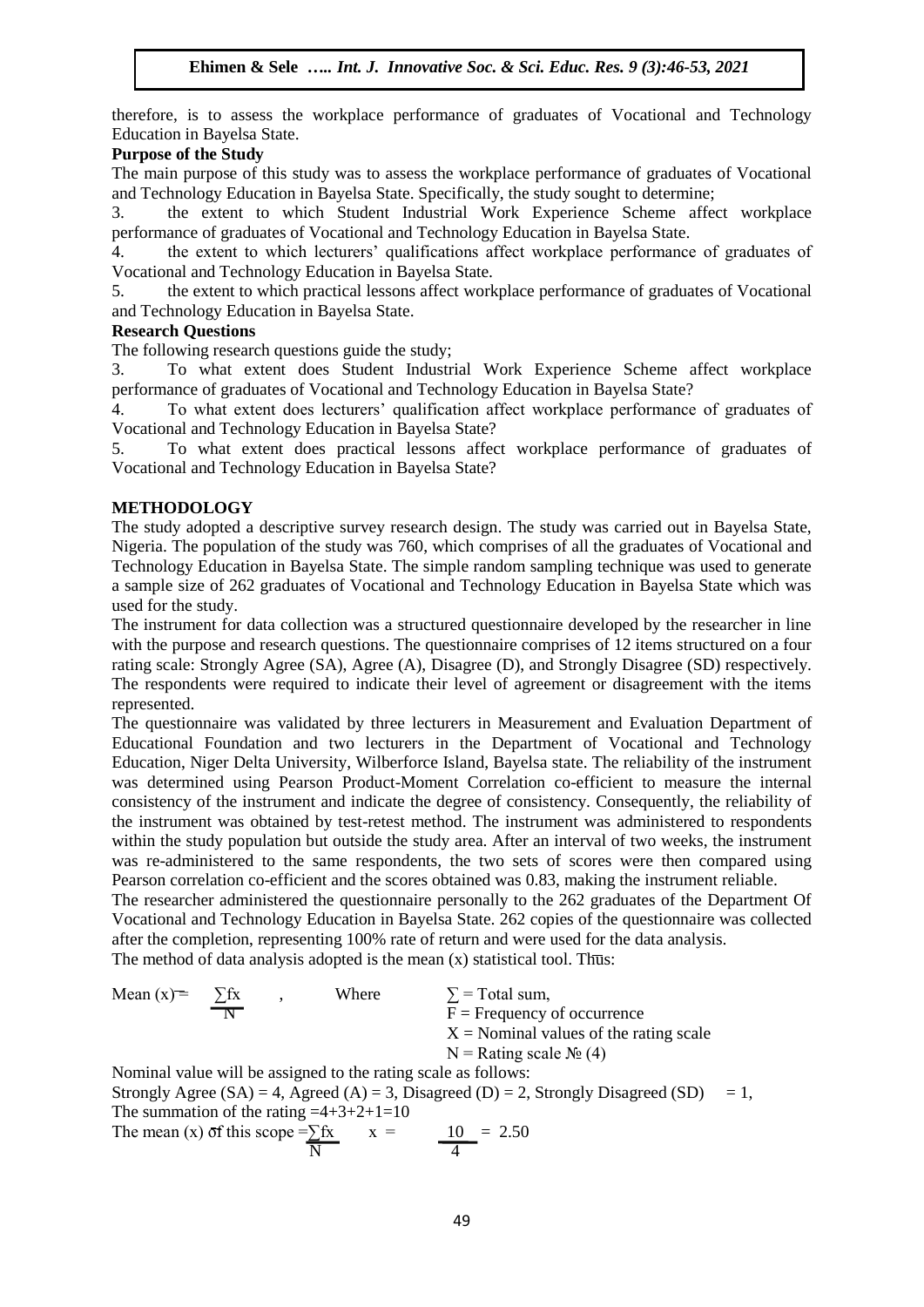For this study, a mean response greater than or equal to 2.50 is taken as agreed. While any mean rating below 2.50 is taken as disagreed.

# **RESULTS**

**Question One:** *To what extent does Student Industrial Work Experience Scheme affect workplace performance of graduates of Vocational and Technology Education in Bayelsa State?*

**Table 1: Mean scores on the effect of Student Industrial Work Experience Scheme on workplace performance of graduates of Vocational and Technology Education in Bayelsa State.**

| S/N            | <b>Items</b>                                        | $N = 262$ | $\bar{\textbf{X}}$ | <b>Remark</b> |
|----------------|-----------------------------------------------------|-----------|--------------------|---------------|
|                | There is a functional SIWES unit in the University. |           | 2.73               | Agree         |
| 2              | Through the scheme, graduates gained early          |           | 2.65               | Agree         |
|                | introduction to real work experience.               |           |                    |               |
|                | Graduates were thought problem-solving skills to    |           | 2.22               | Disagree      |
|                | face work challenges through the scheme.            |           |                    |               |
| $\overline{4}$ | Graduates know all the safety requirements in the   |           | 2.15               | Disagree      |
|                | workplace.                                          |           |                    |               |
|                | <b>Grand mean</b>                                   |           | 2.44               | Disagree      |

Table 1 shows that the mean scores of items 1, & 2, are all above 2.50. However items 3 & 4 are below the cut of mean. The table has an grand mean of 2.44 which is below the cut off mean. Hence, it can be stated that, to a low extent, Student Industrial Work Experience Scheme affects graduates of Vocational and Technology Education workplace performance in Bayelsa State.

**Question Two:** *To what extent does lecturers' qualification affect workplace performance of graduates of Vocational and Technology Education in Bayelsa State?*

**Table 2: Mean scores on the effect of lecturers' qualifications on workplace performance of graduates of Vocational and Technology Education in Bayelsa State.**

| S/N | <b>Items</b>                                                                                | $N = 262$ | X    | <b>Remark</b> |
|-----|---------------------------------------------------------------------------------------------|-----------|------|---------------|
|     | Graduates taught by lecturers with HND qualification<br>performed well in their workplace   |           | 1.99 | Disagree      |
| 6   | Graduates taught by lecturers with B.Sc qualification<br>performed well in their workplace  |           | 2.33 | Disagree      |
|     | Graduates taught by lecturers with M.Sc qualification<br>performed well in their workplace  |           | 2.53 | Agree         |
| 8   | Graduates taught by lecturers with Ph.D qualification<br>performed well in their workplace. |           | 2.57 | Agree         |
|     | <b>Grand mean</b>                                                                           |           | 2.36 | Disagree      |

Table 2 shows that the mean scores of items  $5 \& 6$  are below 2.50, however, the mean score of items 7 & 8 are above the cut off mean. The grand mean of 2.36 is below 2.50, hence, it can be said that lecturers, qualifications has a low effect on Vocational and Technology Education graduates workplace performance in Bayelsa State.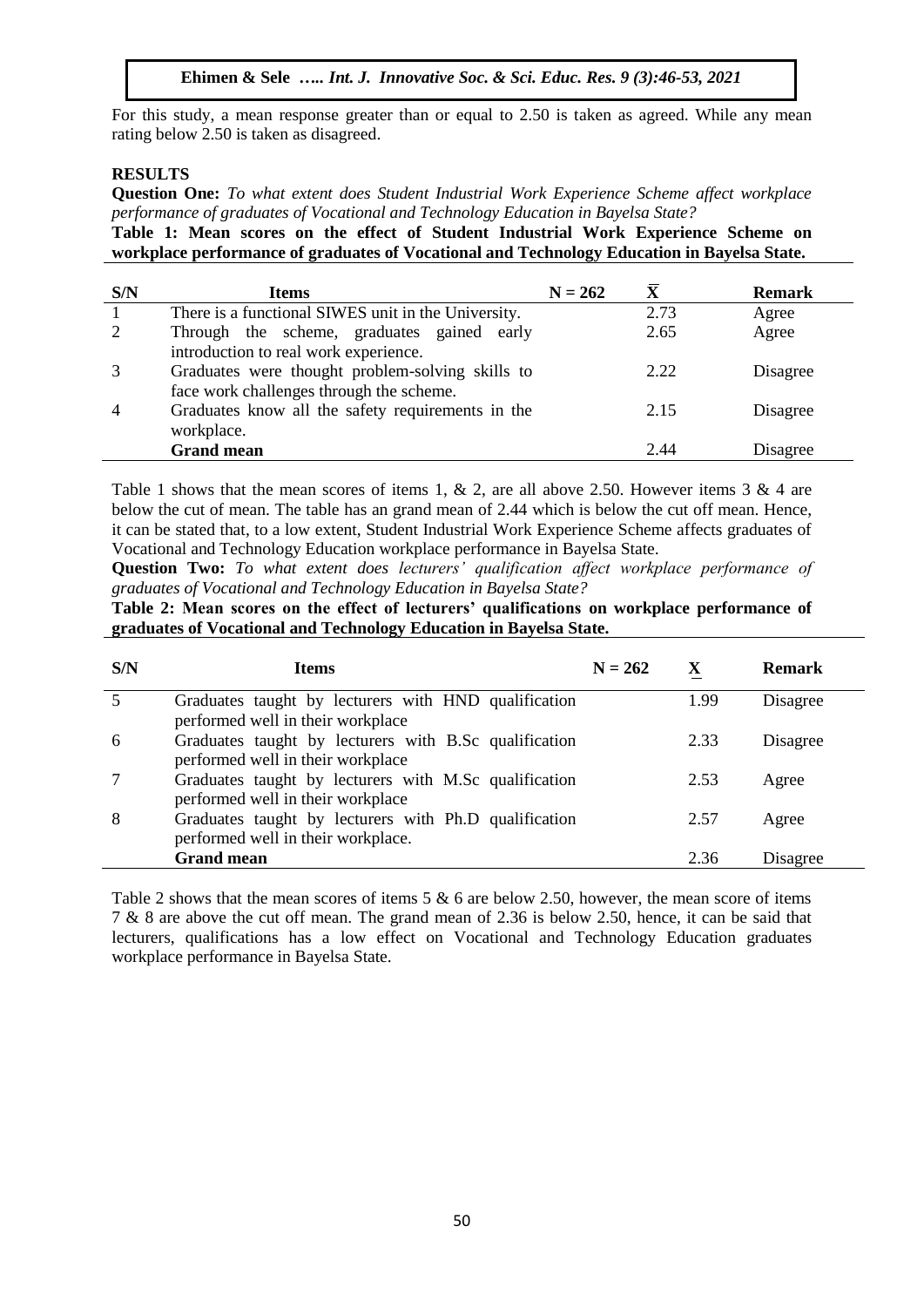**Question Three:** *To what extent does practical lesson affect workplace performance of graduates of Vocational and Technology Education in Bayelsa State?*

| S/N | <b>Items</b>                                                       | $N = 262$ | $\mathbf{X}$ | Remark   |
|-----|--------------------------------------------------------------------|-----------|--------------|----------|
| 9   | Graduates are able to finish tasks on time when on the job.        |           | 2.57         | Agree    |
| 10  | Graduates are able to adapt to new situations in the<br>workplace. |           | 1.54         | Disagree |
| 11  | Graduates become self-employed after the programme.                |           | 1.66         | Disagree |
| 12  | Graduates are able to improvise in the workplace.                  |           | 2.56         | Agree    |
|     | <b>Grand mean</b>                                                  |           | 2.10         | Disagree |

**Table 3: Mean score on the effect of practical lesson on workplace performance of graduates of Vocational and Technology Education in Bayelsa State.**

Table 3 above shows that questionnaire items 9  $\&$  12 had mean scores above 2.50, while items 10  $\&$ 11 had their mean scores below the cut off mean. The grand mean of 2.10 is below the cut off mean of 2.50. Therefore, it can be interpreted that practical lesson has a low effect on the workplace performance of graduates of Vocational and Technology Education in Bayelsa State.

#### **DISCUSSION**

The result of table 1 shows that to a very low extent, Student Industrial Work Experience Scheme affects graduates of Vocational and Technology Education workplace performance in Bayelsa State. This was revealed by a grand mean of 2.44 which is below the cut off mean of 2.50. The findings are against that of Akerejola, (2008), who stated that Students Industrial Work Experience (SIWES) is a skill development programme designed to prepare students of Nigerian tertiary institutions for transition from the college environment to work and that the programme is meant to give students early experience into the world of work.

The findings of the data analysis of table 2 show that lecturers' qualifications to a low extent, affects Vocational and Technology Education graduates workplace performance in Bayelsa state. This is revealed by the grand mean of 2.36 which is below the cut off mean of 2.50. The findings are against that of Fajonyomi, (2007), in his study, He remarked that the success of any educational enterprise depends largely on the availability of professional teachers. This is possible because the trained teachers have been taught the technical know-how for effective learning to take place in the learners.

Research question 3 sought to know the extent to which practical teaching affect Vocational and Technology Education graduates workplace performance. The result in table 3 has a grand mean of 2.10 which is below the cut off mean of 2.50. This indicates practical lessons have a low effect on graduates' workplace performance in Bayelsa state. This findings are in line with the findings of Ideh, (2013), Idris & Rajuddin, (2012), they stated that graduates from our educational institutions lack adequate practical background and relevant job related skills for performance in industries.

#### **CONCLUSION**

On the basis of the findings, this study concludes that Vocational and Technology Education graduates performed poorly in the workplace. This is as a result of some deficiencies in the learning environment of these graduates. The Department of Vocational and Technology Education in the Institutions are lacking in good industrial work experience for students, qualified Lectures, practical work and up-to-date workshops and equipment. The overall effect of this is a stream of unskilled graduates unfit for industrial work in Bayelsa State. In conclusion, Vocational and Technology Education in Bayelsa State is pivot for development. It is a means of providing for the workforce needed in both industries and institutions. It is therefore necessary to improve the programme to generate the needed workforce for the development of the State specifically and the Nation in general.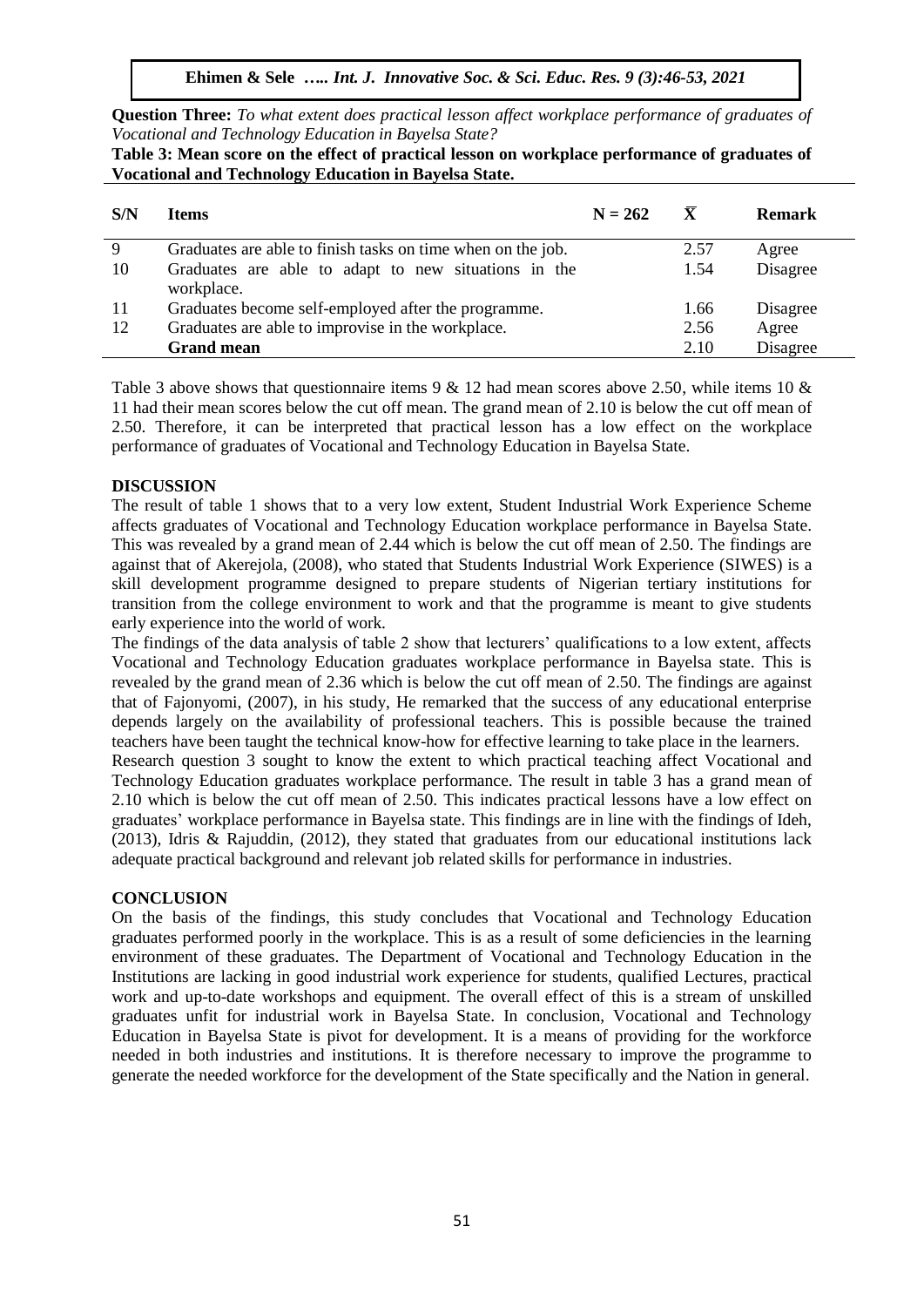#### **RECOMMENDATIONS**

Based on the findings,, the following recommendations were made:

1. Federal and state governments should make frantic efforts to provide functional Vocational and Technology workshops in the various Tertiary institutions in Bayelsa state.

2. Governments should release funds for the procurement and distribution of up-to-date instructional materials, equipment and tools for the programme.

3. Lecturers of the programme should be encouraged to proceed on in-service training to update on emergent issues and development in Vocational and Technology courses.

4. Teacher's registration council of Nigeria (TRCN) should ensure that only qualified technical teachers with professional teaching qualifications are employed and allowed to teach in tertiary institutions in Bayelsa state.

5. Tertiary institutions should ensure that practical lessons are both effective and efficient to achieve the desired result of imparting the practical skills necessary for workplace performance.

#### **REFERENCES**

- Abas-Mastura, M., Imam, N., & Osman, p. (2013). Employability Skills and Task Performance of Employees in Government Sector. *International Journal of Humanities and Social Science, 3*(4), 150-162.
- Adeyemi, B. (2010). Teacher related factors as correlates of pupils' achievement in social studies in South West Nigeria. *Electronic Journal of Research in Educational Psychology, 8*(1): 313- 332.
- African Union, (2007). NEPAD and Human Rights, The Missing Agenda. *Human Rights Quarterly, 26(*4), 133-134
- Andrea, B. (2018). *Effects of the decline in social capital on college graduates' soft skills. Industry and Higher Education.* Edinburgh, Scotland: Churchill Livingstone Elsevier.
- Akerejola, O. (2008). *Information and Guidelines for Student Industrial Work Experience Scheme*. Retrieved from http://www.nigeria.org
- Anho, J. E. (2011). An Evaluation of the Quality and Employability of Graduates of Nigerian Universities. *African Journal of Social Sciences, 1*(1), 117-118
- Anusha, B., (2012). *Significance of Vocational Education Training. Today's paper, feature empower.* Retrieved from http://www.Hindu.com.
- Burak, F., (2009). An Investigation of the Relationship between Science Process Skills with Efficient Laboratory Use and Science Achievement in Chemistry Education*. Journal of Turkish Science Education. 18*(12), 1703-1710.
- Cumming, J. (2010). Contextualized performance: Reframing the skills debate in research education. *Journal of Studies in Higher Education*, *35*(4), 405-419.
- Fajonyomi, A. A. (2007). *Reviving higher education relevance in Nigeria.* A paper presented at the Annual National Conference, Faculty of Education, 2007. University of Maiduguri on the theme Higher education reforms in Nigeria. Maiduguri, Nigeria.
- Hesketh, A. J. (2000). Recruiting an elite: Employers' perceptions of graduate education and training. *Journal of Education and Work, 13(1),* 245-271.
- Ideh, V. (2013). Students' Perception of strategies for improving delivery of industrial work experience in Delta State University, Abraka. *Nigeria Vocational Association Journal,18*(2), 237-242.
- Idris, A., & Rajuddin, M. R. (2012). The Influence of teaching approaches among technical and vocational education teachers towards acquisition of technical skills in Kano State, Nigeria. *Journal of Education and Practice, 3*(16), 160-165.
- Kolhede, E. (1994). The Student's Decision-Making Process Pertaining to Choosing a College and Selecting a Major: Implications for Marketing Business Administration Programs. *Journal for the Marketing of Higher Education, 5*(10), 127-128
- Kukoyi, D. (2009). *Design and implementation of Public-Private Partnerships in Education. Case study of Technical and Vocational Education.* Victoria University of Wellington, Wellington, New Zealand.